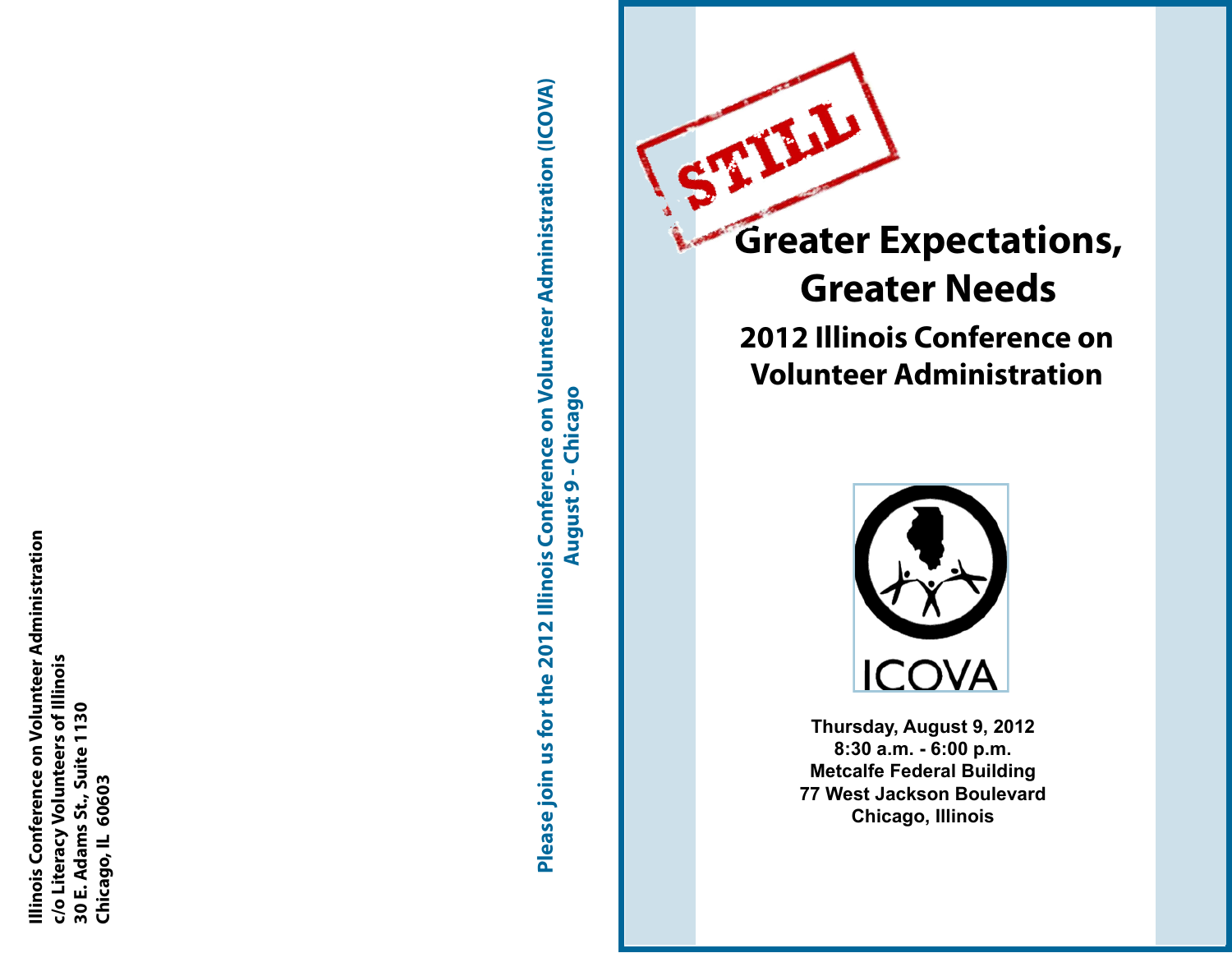## **Keynote Speaker**

# **Downtown Chicago**

## **Dr. Julie Hatcher**

 Julie A. Hatcher is Associate Professor in Philanthropic Studies, in the School of Liberal Arts at IUPUI. She is the Director of Undergraduate Programs for the Center on Philanthropy and a Senior Scholar with the Center for Service and Learning. Julie was instrumental in integrating service into the educational culture at IUPUI and supporting civic engagement as a distinct aspect of campus mission.

She began the Office of Service Learning in 1993 and served as the Associate Director of the Center for Service Learning until 2010. She has consulted with faculty and campuses on designing philanthropic studies curriculum, integrating service into academic study, and assessment of civic engagement. Julie has collaborated on many international projects with faculty from China, Egypt, Kenya, Macedonia, Mexico, and South Africa. She received the first International Association for Research on Service Learning and Community Engagement Dissertation Award, the Indiana Campus Compact Brian Hiltunen Faculty Award, and the first IUPUI award for Outstanding Woman Leadership for part-time employees.

### **Key Highlights**

**Low registration cost includes materials, breakfast snacks, and boxed lunch.**

**\$25 by August 3rd \$30 after August 3rd and at the door**

**Space is limited: First come, first served!** 

*Register online at http://www.icova.info/*

**16 workshops to choose from - 10 Intermediate or Advanced Level**

**Continuing Education Units**  CEUs through Prairie State College are available for \$20 at the time of registration.

CEUs are available for: Licensed Professional Counselor (LPC) , Licensed Clinical Professional Counselor (LCPC), Social Worker (LCSW) , Teacher (CPDU)

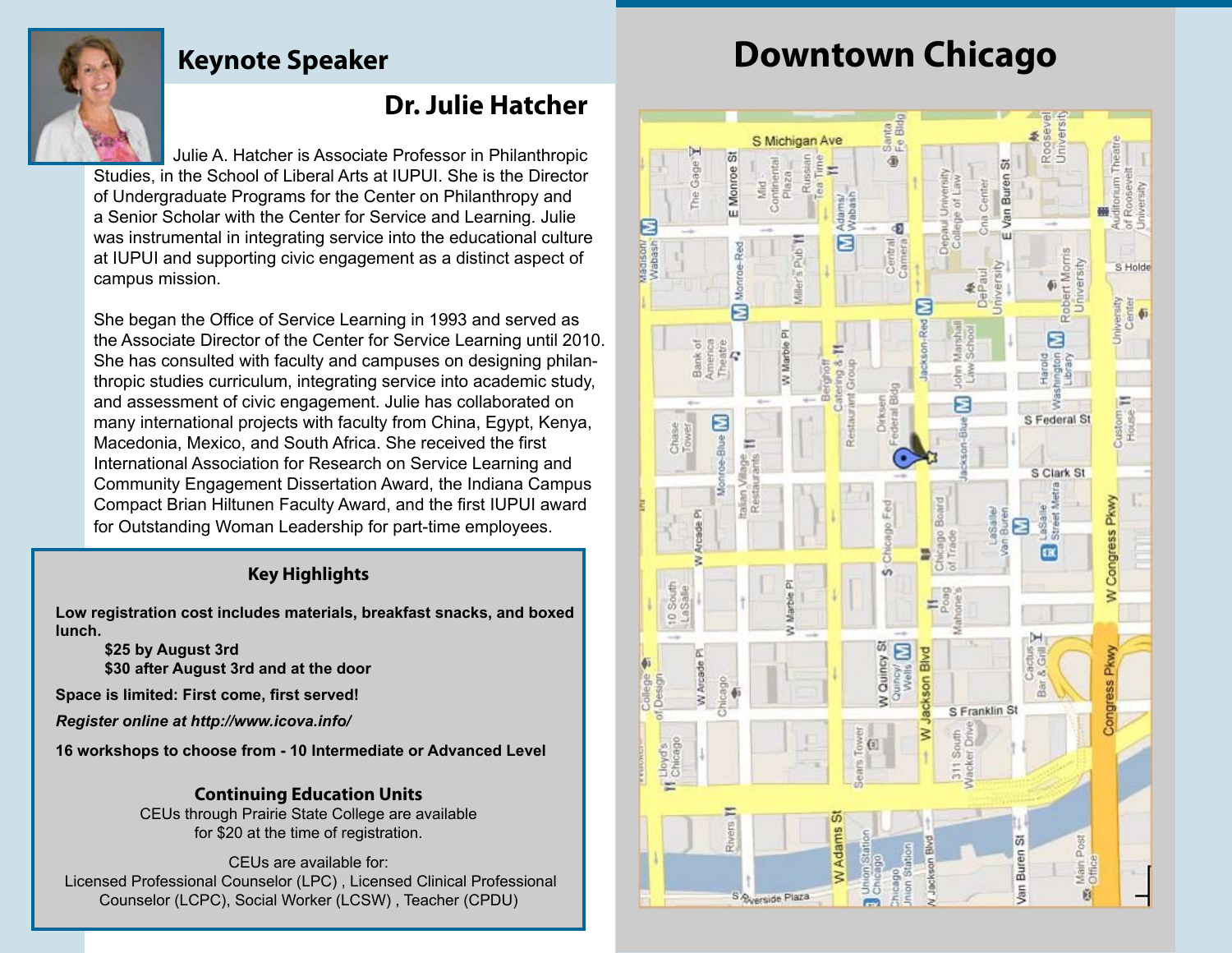### **The Metcalfe Federal Building is located in downtown Chicago at the intersection of Clark and Jackson, on the southeast corner.**

#### **Public Transportation**

**CTA** runs city buses and the subway/elevated light rail system. Closest subway stops are: La Salle/Van Buren (Pink, Orange, Brown, Purple lines), Jackson (Blue line) and Jackson (Red line).

**From Ogilvie Transportation Center**, head east on Madison, then south on Clark to Jackson (approximately 2 blocks).

**From Union Station**, head east on Jackson for 3 blocks.

#### **Driving Directions**

**From I-90/I-94**, exit east on Congress (290), then turn north (left) on Dearborn, west (left) on Adams, south (left) on Clark.

**From I-290**, continue east on Congress into downtown Chicago, then turn north (left) on Dearborn, west (left) on Adams, south (left) on Clark.

**From Lake Shore Drive**, exit west on Jackson, turn north on Michigan, west on Adams, south on Clark.

#### **Parking**

There are several parking lots near the Metcalfe Building, and a limited amount of metered street parking on Clark Street. The closest garage is at the south end of the building; you can enter it from Federal Street or Van Buren Street (one-way westbound). Costs vary by garage and amount of time parked and can be very expensive.

#### **Hotel Accommodations**

There are many hotels in the downtown area. Below are a few options that are a short walk to the Metcalfe Building.

*Club Quarters – 111 W. Adams St.– 312-214-6400 Hotel Burnham – 1. W. Washington St.– 312-782-1111 The Palmer House Hilton Hotel – 17 E. Monroe St.– 312-726-7500 La Quinta Inn & Suites Chicago Downtown – 1 S. Franklin– 312-558-1020 Congress Plaza Hotel – 520 S. Michigan Ave.– 312-427-3800*

| <b>Conference Schedule</b> |                                                                                                                                                                                  |
|----------------------------|----------------------------------------------------------------------------------------------------------------------------------------------------------------------------------|
| $8:30$ a.m.                | Registration                                                                                                                                                                     |
| 9:00 a.m.                  | <b>General Session</b><br>Dr. Julie Hatcher, Keynote Speaker<br>Executive Director, The Center for Service and Learning,<br>Indiana University - Purdue University, Indianapolis |
| $10:00$ a.m.               | Session One Workshops                                                                                                                                                            |
| $11:30$ a.m.               | Lunch                                                                                                                                                                            |
| $1:00$ p.m.                | Session Two Workshops                                                                                                                                                            |
| $2:45$ p.m.                | <b>Session Three Workshops</b>                                                                                                                                                   |
| 4:30 p.m.                  | Reception at the DePaul Center<br>1 East Jackson Boulevard                                                                                                                       |

#### **Session One Workshops 10:00 a.m. - 11:30 a.m.**

#### **1A. Volunteer Managers, Not Just People-Pleasers**

Michelle Vos, Volunteer Coordinator, National Runaway Switchboard *Intermediate*

This workshop will discuss best practices for developing and maintaining a quality service model for utilizing diverse volunteers. Attendees will learn procedures for recruiting and selecting volunteers, as well as practical tools for evaluating and managing volunteers to ensure quality in their agency.

#### **1B. Volunteers Leading Other Volunteers - Woodland Stewardship Program**

Kristen Sabatino, Volunteer Services Coordinator, The Morton Arboretum Kurt Dreisilker, Manager of Natural Resources, The Morton Arboretum *Intermediate*

The Woodland Stewardship Volunteer Program is a successful model of volunteers taking on leadership roles as supervisors of peer volunteers in group workdays. Learn how several departments managing this program together has increased volunteer service hours over 40% in the last two years.

#### **1C. Organizational Revenue Generating - Using Volunteers**

Bob McCammon, Executive Director, Youth Conservation Corps Dan Raftery,President, Raftery Resources Network, Inc. *Advanced*

This workshop will examine the best practices of the Youth Conservation Corps in giving volunteers responsibility in coordinating major functions of revenue generation.

#### **1D. How to Talk about Race Without Offending**

Eugene Dumas, Executive Director, The Center for Multi-Cultural Communities *Basic*

This workshop is designed to show people how to honestly discuss their racial concerns without offending each other. All groups have concerns about races other than their own, but most fear discussing them with people of other groups.